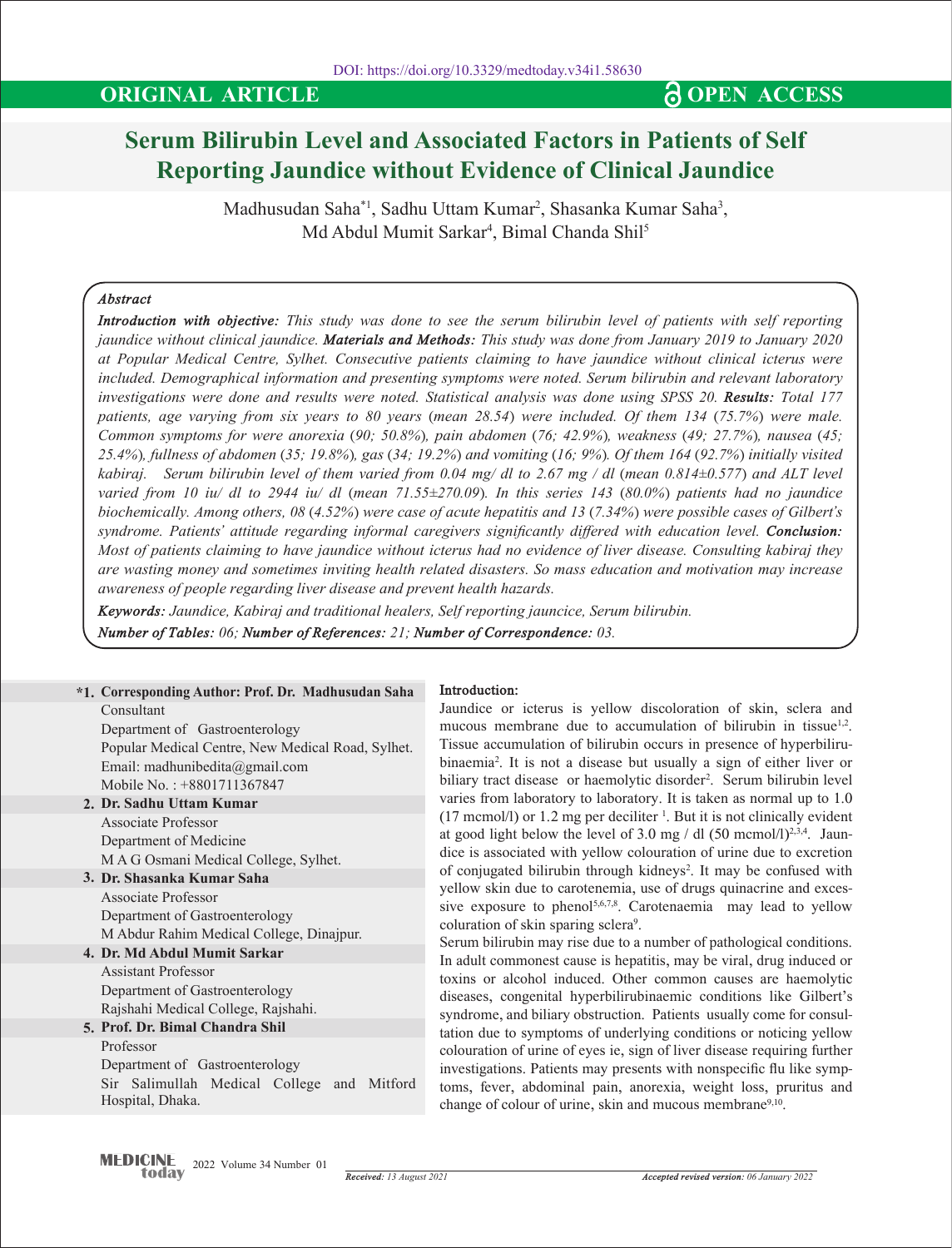But in our country, specifically in rural areas, perception of people as well as informal care givers (without formal certification) ie, kabiraj, traditional healers and village doctors, regarding jaundice sometimes differs from medical definition $11,12,13,14$ . Our people claims to have jaundice (mete holmi in sylhet region) for any sorts of illness including hepatitis, hepatitis like illnesses $14$  and symptoms not consistent with liver diseases. Among them a good number of patients consults with informal caregivers ie, kabiraj and also with doctors. Most of times patients' views are also supported by informal care givers without clinical jaundice and biochemical reports. Some of these patients consult with physicians being referred by kabiraj with or without complications. Some patients also consult doctors directly claiming to have jaundice without clinical or biochemical evidence.

With this background, this study was designed to see the symptoms and symptom complexes and serum bilirubin levels of clinically anicteric patients claiming to have jaundice.

#### **Materials and Methods:**

Consecutive clinically anicteric patients consulting at a private medical centre in Sylhet, Bangladesh, claiming to have jaundice with or without history of consulting with kabiraj and traditional healers coming to doctors of both sexes were included. After taking informed consents their demographic information, symptoms for consultation were noted. After clinical examination, their blood samples were taken for estimation of serum bilirubin and ALT levels. Further investigations were done considering clinical findings and initial blood reports. Full work up for diagnosis in every patient were not possible due to lack of full logistic support.

This study was done from January 2019 to January 2020 at Popular Medical Centre, Sylhet.

#### **Statistical analysis:**

Data were analysed using SPSS version 20. Mean and SD were calculated for linear data. Percentages were calculated for categorical data. Chi square test was done to see relations between variables and P value <0.05 was taken as significant.

#### **Results:**

Total 177 patients, age varying from six years to 80 years (mean 28.54 SD12.15) were included. Of them 134 (75.7%) were male and 43 (24.3%) were female. In this series 137 (77.4%) and 40 (22.6%) were from rural and urban community respectively. Among them 57 (32.2%) were students, 29 (16.4%) were business man, 27(15.3%) were housewife, 18(10.2%) were service holders and 16(9.0%) were farmers (Table I).

In this series 78 (44.1%), 24(13.6%), 30 (16.9%) and 35 (19.8%) respectively had up to primary level, secondary level, higher secondary level, and higher level of educational background. Of them 133 (75.2%), 43 (24.3%) were from poor to lower middle class and middle class economic group. Among them 59(33.3%), 32 (18.1%) and 40 (22.6%) respectively had habit of smoking, taking Zarda and tobacco leave, and betel leave chewing (Table I).

#### **Table-I: Demographic features.**

| Age                          | Number | Percentage |
|------------------------------|--------|------------|
| up to 25 years               | 83     | 46.9       |
| $26 - 40$ years              | 76     | 42.9       |
| above 40 years               | 18     | 10.2       |
| Sex                          |        |            |
| Male                         | 134    | 75.7       |
| Female                       | 43     | 24.3       |
| Address                      |        |            |
| Urban                        | 40     | 22.6       |
| Rural                        | 137    | 77.4       |
| Occupation                   |        |            |
| Student                      | 57     | 32.2       |
| Service                      | 18     | 10.2       |
| <b>Business</b>              | 29     | 16.4       |
| Housewife                    | 27     | 15.3       |
| Farmer                       | 16     | 9.0        |
| Abroad                       | 8      | 4.5        |
| Others                       | 22     | 12.4       |
| Education                    |        |            |
| <b>Illiterate</b>            | 10     | 5.6        |
| Primary                      | 78     | 44.1       |
| <b>SSC</b>                   | 24     | 13.5       |
| <b>HSC</b>                   | 30     | 16.9       |
| Above                        | 35     | 19.8       |
| Economic status              |        |            |
| Poor and lower middle        | 133    | 75.2       |
| Middle class                 | 43     | 24.3       |
| Rich                         | 1      | 0.6        |
| Habit                        |        |            |
| Smoking                      | 59     | 33.3       |
| Zarda and tobacco            | 32     | 18.1       |
| Pan                          | 40     | 22.6       |
| Faith to informal caregivers |        |            |
| Faithful                     | 164    | 92.7       |
| Doubtful                     | 13     | 7.3        |

Almost all patients had more than one symptom. Common symptoms for presentation were anorexia (90; 50.8%), pain abdomen (76; 42.9%), weakness (49; 27.7%), nausea (45; 25.4%), fullness of abdomen (35; 19.8%), gas (34; 19.2%), sleep disturbance (22; 12.4%), loose motion (18; 10.2%), constipation (17; 9.6%) and vomiting (16; 9%) (Table II).

#### **Table-II: Symptoms.**

| Symptoms                   | Number       | Percentage |
|----------------------------|--------------|------------|
| *Pain abdomen              | 76           | 42.9       |
| weakness                   | 49           | 27.7       |
| *Nausea                    | 45           | 25.4       |
| Sleep disturbance          | 22           | 12.4       |
| *Anorexia                  | 90           | 50.8       |
| Gas                        | 34           | 19.2       |
| Fullness of abdomen        | 35           | 19.8       |
| Loose motion               | 18           | 10.2       |
| Constipation               | 17           | 9.6        |
| *Vomiting                  | 16           | 9          |
| Backpain                   | 9            | 5.1        |
| Heart burn                 | 13           | 7.3        |
| *Fever / feverishness      | 5            | 2.8        |
| *Yellow urine              | 46           | 26         |
| Noisy bowel                | 5            | 2.8        |
| Muscle cramp               | 12           | 6.7        |
| headache / head discomfort | 15           | 8.4        |
| Limb pain                  | 6            | 3.4        |
| *Bad smell of food         | 4            | 2.3        |
| cough                      | 6            | 3.4        |
| Palpitation                | 3            | 1.7        |
| Excess flatus              | $\mathbf{1}$ | 0.6        |
| weight loss                | 15           | 8.5        |
| burning abdomen            | 5            | 2.8        |
| Burning micturition        | 5            | 2.8        |
| Belching / eructation      | 16           | 9.1        |
| vertigo                    | 13           | 7.3        |
| Yellow eyes                | None         | 00         |
|                            |              |            |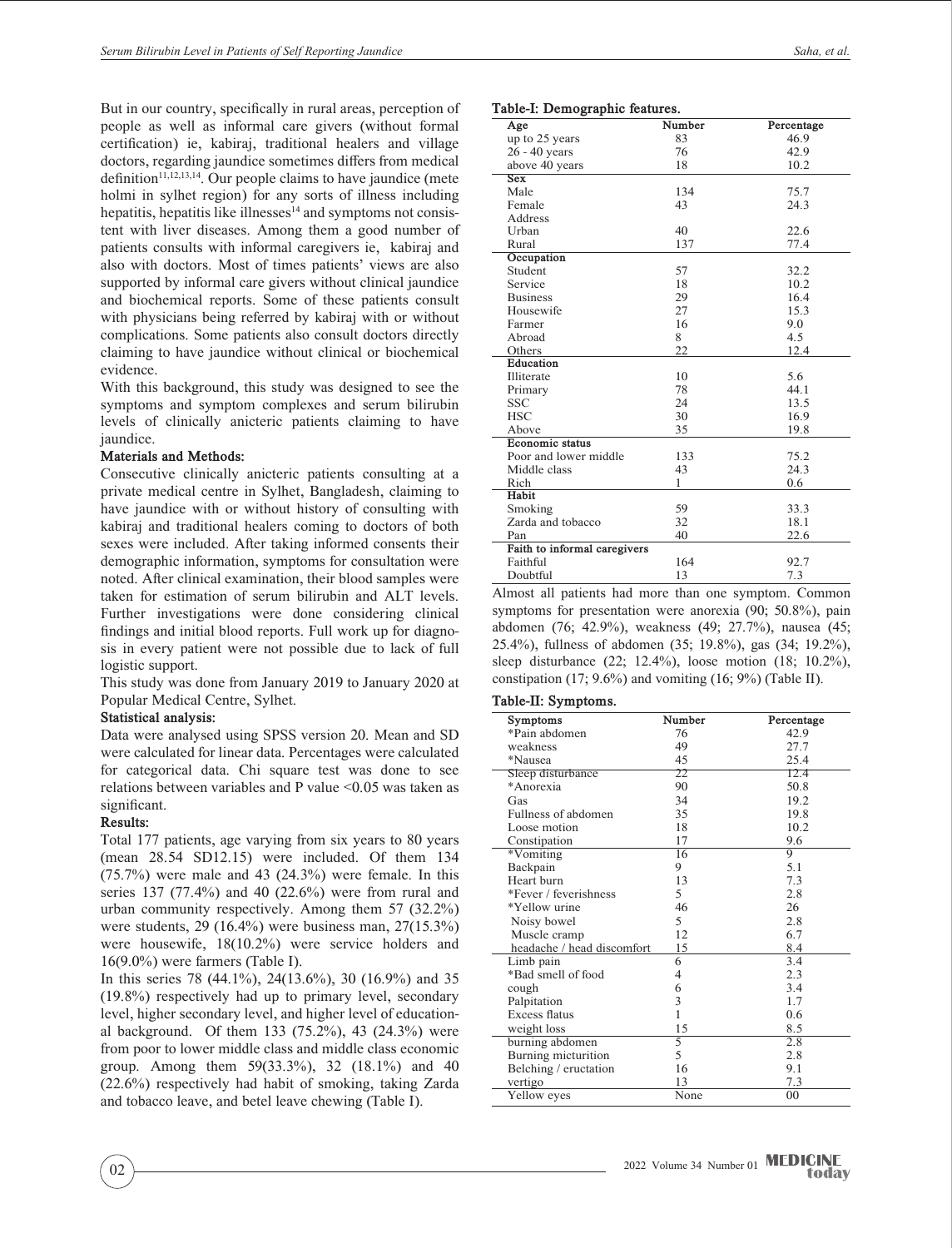• \*Symptoms consistent with hepatitis of them 164 (92.7%) believed that they have jaundice and first consulted with kabiraj (informal care givers) while remaining only 13 (7.3%) directly came to physician for consultation. Serum bilirubin level of them varied from 0.04 mg/ dl to 2.67 mg / dl (mean  $0.814 \pm 0.577$ ) and ALT level varied from 10 iu/ dl to 2944 iu/ dl (mean 71.55±270.09). In this series 143 (80.0%) patients had serum bilirubin level within normal limit (up to 1.2 mg/ dl) (Table III). **Table-III: Serum bilirubin and ALT levels.**

| ravit-III. Strum billiubill allu ALTI Itveis. |                            |        |            |  |  |  |
|-----------------------------------------------|----------------------------|--------|------------|--|--|--|
|                                               | Range                      | Number | Percentage |  |  |  |
| S. bilirubin                                  | up to $1.20 \text{ mg/dl}$ | 143    | 80.8       |  |  |  |
|                                               | 1.21 to 2.00               | 21     | 11.9       |  |  |  |
|                                               | >2.00                      | 13     | 7.3        |  |  |  |
| <b>ALT</b>                                    | up to $40$ iu/ 1           | 121    | 68.4       |  |  |  |
|                                               | $41 - 80$                  | 43     | 24.3       |  |  |  |
|                                               | 81-120                     |        | 2.8        |  |  |  |
|                                               | 121-199                    | 3      | 1.7        |  |  |  |
|                                               | 200 and above              |        | 2.8        |  |  |  |
|                                               |                            |        |            |  |  |  |

Out of 21 patients undergoing calorie deprivation test, 13 (7.34%) showed significant increase of serum bilirubin at second sample may be possible cases of Gilbert's syndrome. In this series, five patients had ALT raised more than five folds of normal (2.8%). Haemoglobin electrophoresis was done in four patients yielding one case of beta-thalassaemia minor (0.56%) and one Hb E-trait (0.56%). All patients underwent ultrasonography. Among them nonalcoholic fatty liver disease (NAFLD) was found in 9 (5.08%) patients, cholelithiasis was found in 7 (3.95%) patients. Among 48 patients undergoing test of HBV surface antigen, three (1.7%)were found positive. Stool antigen for H. pylori was positive in 11 (6.11%) patients out investigated 25 patients (Table IV).

|  |  | Table- IV: Other Investigations. |
|--|--|----------------------------------|
|--|--|----------------------------------|

|                                  |                          | $%$ among                          | $\sqrt[6]{\ }$ among |             | 1100000011101217<br>service $(18)$                                                              |
|----------------------------------|--------------------------|------------------------------------|----------------------|-------------|-------------------------------------------------------------------------------------------------|
| USG (177)                        | N                        | investigated patients              | total                |             | Farmer (16)                                                                                     |
| Normal                           | 143                      | 80.79                              |                      |             | Abroad worker (8)                                                                               |
| <b>NAFLD</b>                     | 9                        | 5.08                               |                      |             | others $(20)$                                                                                   |
| Cholelithiasis                   |                          | 3.95                               |                      | Discussion: |                                                                                                 |
| Others (not related to liver) 18 |                          | 10.17                              |                      |             | Jaundice, a clinical condition, is usually re                                                   |
| Endoscopy of UGIT (17)           |                          |                                    |                      |             |                                                                                                 |
| Normal                           | Ć                        | 29.41                              | 2.87                 |             | disease. And one report from Pakistan sho                                                       |
| EAG                              | 2                        | 11.76                              | 1.1                  |             | 70% of patients with liver disease suffer from                                                  |
| <b>NEAG</b>                      | 6                        | 35.29                              | 3.38                 |             | or depression <sup>16</sup> . So people become pani                                             |
| Gastritis                        |                          | 5.88                               | 0.56                 |             | message of having jaundice. In our cour                                                         |
| DU                               |                          | 5.88                               | 0.56                 |             | experience shows jaundice also creates                                                          |
| Barrett's                        |                          | 5.88                               | 0.56                 |             |                                                                                                 |
| S. Ceruloplasmin (2)             |                          |                                    |                      |             | among people. For this, good number of peop                                                     |
| Normal                           | 2                        | 100                                | 1.13                 |             | care for jaundice ie liver disease. In our cou                                                  |
| HBsAg(48)                        | N                        | $%$ among<br>investigated patients | % among<br>total     |             | in rural areas people visits to traditional he<br>with any sorts of illnesses due to easy acces |
| Positive                         | $\overline{\mathcal{E}}$ | 6.25                               | 1.69                 |             | and flexible payment scheme <sup>15</sup> . Most of the                                         |
| Anti-HCV $(9)$                   |                          |                                    |                      |             |                                                                                                 |
| Negative                         | 9                        | 100                                | 5.01                 |             | and traditional healers diagnose them ha                                                        |
| Hb-electrophoresis (4)           |                          |                                    |                      |             | without clinical and biochemical evidence. In                                                   |
| Beta-tahal (minor)               |                          | 25                                 | 0.56                 |             | patients were clinically anicteric. Common                                                      |
| Hb-E trait                       |                          | 25                                 | 0.56                 |             | our patients were anorexia, nausea, vomitii                                                     |
| Normal                           |                          | 50                                 | 1.13                 |             | pain which may occur in many diseases inclu                                                     |
| Stool H. pylori antigen (25)     |                          |                                    |                      |             | a common cause of jaundice <sup>11</sup> . But gas                                              |
| Positive                         | 11                       | 44                                 | 6.21                 |             |                                                                                                 |
| <b>Negative</b>                  | 14                       | 56                                 |                      |             | abdomen, sleep disturbance and many oth                                                         |
| Calorie deprivation test (21)    |                          |                                    |                      |             | symptoms or complaints could not be well                                                        |
| Significant rise of bilirubin 13 |                          | 61.9                               | 7.34                 | hepatitis.  |                                                                                                 |
|                                  |                          |                                    |                      |             |                                                                                                 |

Significant difference was seen between level of serum bilirubin and rise of ALT (p=0.001) (Table V).

| Table-V: Relation between serum bilirubin and ALT. |  |  |  |
|----------------------------------------------------|--|--|--|
|                                                    |  |  |  |

| Bilirubin   | ALT<br>up to $40$ | ALT<br>41-80 | ALT.<br>81-120 | ALT<br>121-199 | $\geq$ 200 | P     |
|-------------|-------------------|--------------|----------------|----------------|------------|-------|
|             | $N(\%)$           | $N(\%)$      | $N(\%)$        | $N(\%)$        | $N(\%)$    | Value |
| up to $1.2$ | 103               | 30           |                | 3              |            |       |
| mg(143)     | (72.03)           | (20.97)      | (3.49)         | (2.0)          | (1.40)     |       |
| $1.21 -$    | 12                | Q            |                |                |            |       |
| 2.0(21)     | (57.14)           | (42.86)      | $\theta$       | 0              | $\Omega$   | 0.001 |
| $\geq 2.01$ |                   | 4            |                |                |            |       |
| (13)        | (46.5)            | 30.77)       | $\theta$       | $\theta$       | (23.07)    |       |

In this series history of consultation with informal care givers regarding jaundice significantly differed with education level (P=0.015), but no statistically significant differences was seen within age, sex, residency and economic groups (Table VI).

**Table-VI: Relation between patients' attitude and variables.**

| Variables      | Visted kabiraj        |             | P value         |       |
|----------------|-----------------------|-------------|-----------------|-------|
|                |                       | Yes $(\%)$  | No $(\%)$       |       |
| Age group      | up to 25 y (83)       | 75 90.36    | 8               |       |
|                | 26 - 40 y (76)        | 72 94.74    | 4               | 0.546 |
|                | $>40 \text{ y } (18)$ | 17 94.44    | 1               |       |
| <b>Sex</b>     | Male (134)            | 123 91.79   | $\overline{11}$ | 0.436 |
|                | Female (43)           | 41<br>95.35 | 2               |       |
| Residence      | Urban $(40)$          | 90.00<br>36 | $\overline{4}$  | 0.464 |
|                | Rural (133)           | 128 96.24   | 9               |       |
| Education      | illiterate $(10)$     | 10<br>100.0 | $\overline{0}$  |       |
|                | Primary (78)          | 76<br>97.43 | $\overline{c}$  | 0.015 |
|                | SSC (24)              | 23<br>95.83 | 1               |       |
|                | HSC(30)               | 27<br>90.0  | 3               |       |
|                | Above $(35)$          | 28<br>80.0  | $\overline{7}$  |       |
| Economic group | Poor $(15)$           | 15 100.0    | $\overline{0}$  |       |
|                | Lower middle (118)    | 112 94.91   | 6               | 0.066 |
|                | Middle class (43)     | 36 83.72    | 7               |       |
|                | High(1)               | 1<br>100.0  | $\theta$        |       |
| Occupation     | Student (57)          | 49 85.96    | $\overline{8}$  |       |
|                | business (29)         | 28 96.55    | 1               |       |
|                | Housewife (27)        | 26 96.29    | 1               | 0.457 |
|                | service $(18)$        | 16 88.88    | $\overline{c}$  |       |
|                | Farmer $(16)$         | 16 100.0    | $\theta$        |       |
|                | Abroad worker (8)     | 7<br>87.5   | 1               |       |
|                | others $(20)$         | 20 100.0    | $\theta$        |       |

#### **Discussion:**

Jaundice, a clinical condition, is usually related to liver disease. And one report from Pakistan shows that about 70% of patients with liver disease suffer from anxiety and or depression<sup>16</sup>. So people become panicked hearing message of having jaundice. In our country anecdotal experience shows jaundice also creates some anxiety among people. For this, good numberof people seek health care for jaundice ie liver disease. In our country, specially in rural areas people visits to traditional healers - kabiraj with any sorts of illnesses due to easy accessibility, cheap and flexible payment scheme<sup>15</sup>. Most of the time kabiraj and traditional healers diagnose them having jaundice without clinical and biochemical evidence. In our series all patients were clinically anicteric. Common symptoms of our patients were anorexia, nausea, vomiting, abdominal pain which may occur in many diseases including hepatitis a common cause of jaundice<sup>11</sup>. But gas, fullness of abdomen, sleep disturbance and many other presenting symptoms or complaints could not be well explained by hepatitis.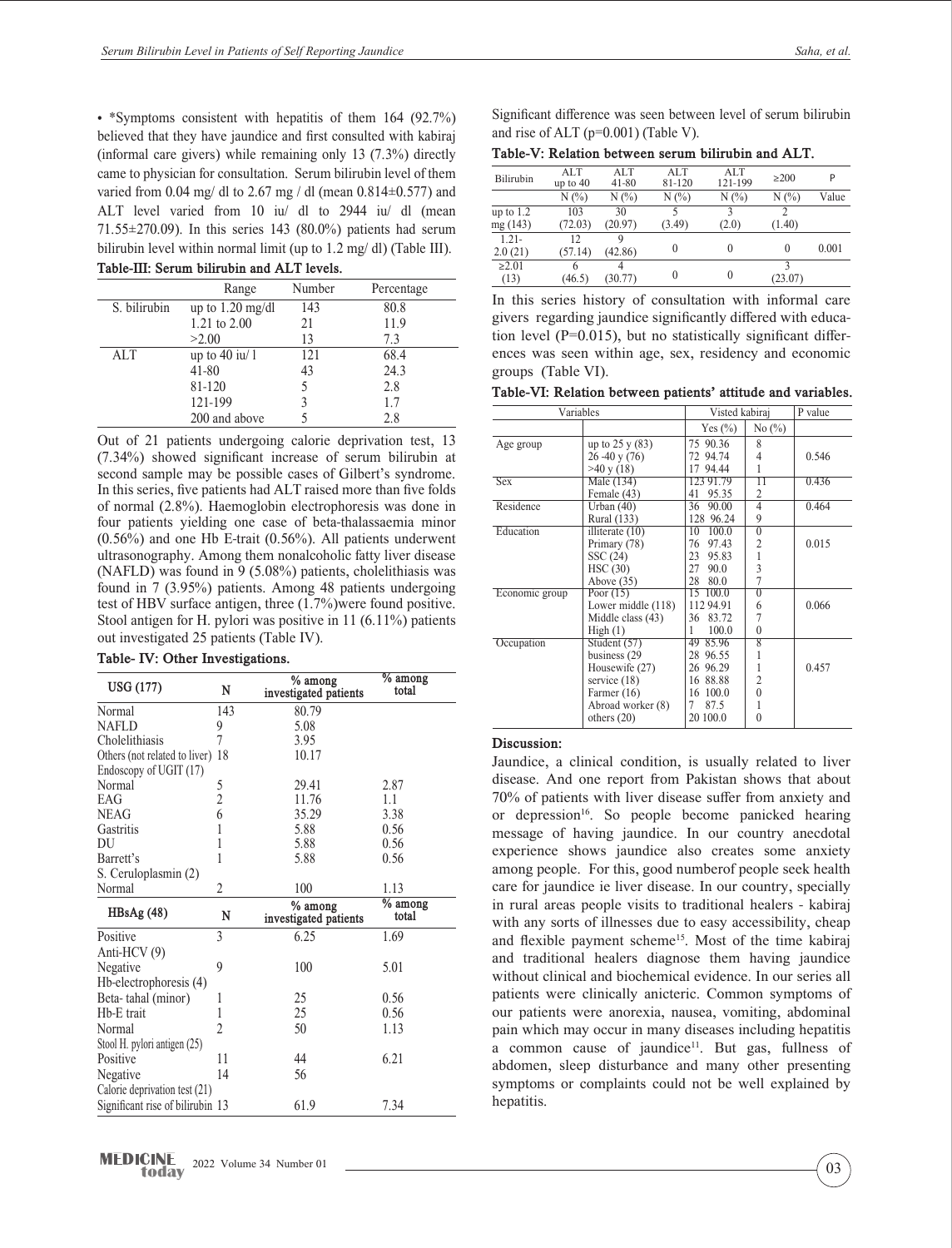Serum bilirubin level below 3 mg/ dl is not clinically detectable. Even in early hepatitis, bilirubin may be below the above mentioned level and only biochemical tests may be diagnostic3,4. So clinical jaundice is not mandatory for hepatitis. In this series all patients were anicteric and highest level of bilirubin was 2.67 mg/ dl. In case of acute hepatitis or liver disease jaundice is usually associated with derangement of serum enzymes ALT, AST, alkaline phosphatase. In our series five patients (2.8%) had more than five times rise of  $ALT<sup>17</sup>$ .

In this series most of the patients claiming to have jaundice visited informal care givers (kabiraj) who supported their views without having biochemical reports. Their faith to informal caregivers (kabiraj) was very strong. In one report from Matlab, Bangladesh also showed that people's belief to informal care givers were very strong<sup>16</sup>.

In our study around 90% of patients claiming to have jaundice visited kabirajs for treatment with statistically significant difference with education level. But one report from Matlab, Chandpur, Bangladesh also showed that about two third of patients claiming having jaundice consulted with kabiraj<sup>18</sup>. This difference may be due to difference in study design, and in education level.

The report from Matlab showed that People had some idea that informal care givers can better treat jaundice and medical science has no good remedy for it. Social tradition, lower education level, and lower economic status influenced them to this belief<sup>18</sup>. Probably this type of attitude of our series also attracted majority of patients towards informal care givers.

In this series, a small number of patients had features of acute hepatitis, Gilbert's syndrome and haemoglobin related diseases – thalassaemia and haemoglobin E trait. Gilbert's syndrome, an autosomal recessive disorder usually presents with hyperbilirubinaemia triggered by stress, strain, dehydration, fasting, infection or exposure to cold. And patients may experience nonspecific symptoms like anorexia, nausea, abdominal pain, tiredness and weakness may be confused with symptoms of hepatitis. These symptoms are usually related to triggering factors rather than liver disease<sup>19,20</sup>. Beta thalassaemia trait and Hb-E trait are autosomal recessive diseases prevalence of which is about  $4\%$  and  $1\%$  respectively in our country<sup>21</sup>. But in our series it is very low. Our sample size is low and very small amount of patients were investigated in our study.

Informal care givers uses different modalities of treatment ie, Hat dhoa, Jhara, voron – application of sticky herbal paste on shaved scalp, Mala (special necklace), Herbal drugs etc. consumption of blessed water, banana, etc. as treatment. Some of the treatment modalities of kabiraj may be potentially deleterious for health<sup>18</sup>. So educational motivation of community people including informal caregivers regarding jaundice, hepatitis and hepatitis like illnesses and explanation of common symptoms may be beneficial for community health.

# **Conclusion:**

Most of the patients claiming to have jaundice without clinical icterus had no evidence of liver disease and even no other significant illness. Consulting kabiraj they are wasting money and sometimes inviting health related disasters. So mass education and motivation may increase awareness of people regarding liver disease and thereby sometimes prevent health hazards.

Further well designed and well funded study with large sample size may be done to overcome limitations and to make a definite conclusion.

**Conflict of Interest:** None.

## **Acknowledgement:**

We are grateful to the authority of Popular Medical Centre, New Medical Road Sylhet for kind support for this study.

## **References:**

1. Papadakis MA, McPhee SJ. Liver, Biliary tract, & Pancreas Disorder. Eds Friedman LS. Current Medical Diagnosis & Treatment 2018. Fifty-seventh Edition. McGraw Hill Education: New York; 2018: P 685-770.

2. Kasper LD, Fauci AS, Hauser SL, Longo DL, Jameson JL, Loscalzo J. Jaundice. John S, Pratt DS. eds 2017. Harrison's Gastroenterology and Hepatology, McGraw Hill education (India) Private Limited: Chennai; 2017: P 62-69. 3. Douglas G, Nicol F, Robertson C. Gastrointestinal System. MacGilchrist A, Iredale JParker E. Eds 2013. Macleod's Clinical examination. Edinburgh: Churchil livingstone Elsevier; 2013:P 167-194 (175).

4. Roche SP, Kobos R. Jaundice in the adult patient. Am Fam Physician. 2004 Jan 15;69(2):299-304. PMID: 14765767.

5. Joseph WL. Carotenemia vs Jaundice. JAMA. 1976;236(23):2603.

https://doi.org/10.1001/jama.1976.03270240013007 PMid:1036531

6. Kiuchi S, Ihara H, Koyasu M, Tani A, Hashizume N. A Case of β-Carotenemia Misdiagnosed as Jaundice by the Bilirubin Oxidase Method. J Nutr Sci Vitaminol (Tokyo). 2019;65(5):451-454.. PMID: 31666483.

https://doi.org/10.3177/jnsv.65.451

PMid:31666483

7. ROVELSTAD RA, STAUFFER MH, MASON HL, STEINHILBER RM. The simulation of jaundice by action of quinacrine (atabrine). Gastroenterology. 1957 Dec;33(6):937-47. PMID: 13490686.

https://doi.org/10.1016/S0016-5085(19)35603-3

8. Suppiah A, Perry EP. Jaundice as a presentation of phenol induced hepatotoxocity following injection sclerotherapy for haemorrhoids. Surgeon. 2005 Feb;3(1):43-4. PMID: 15789794.

https://doi.org/10.1016/S1479-666X(05)80011-3